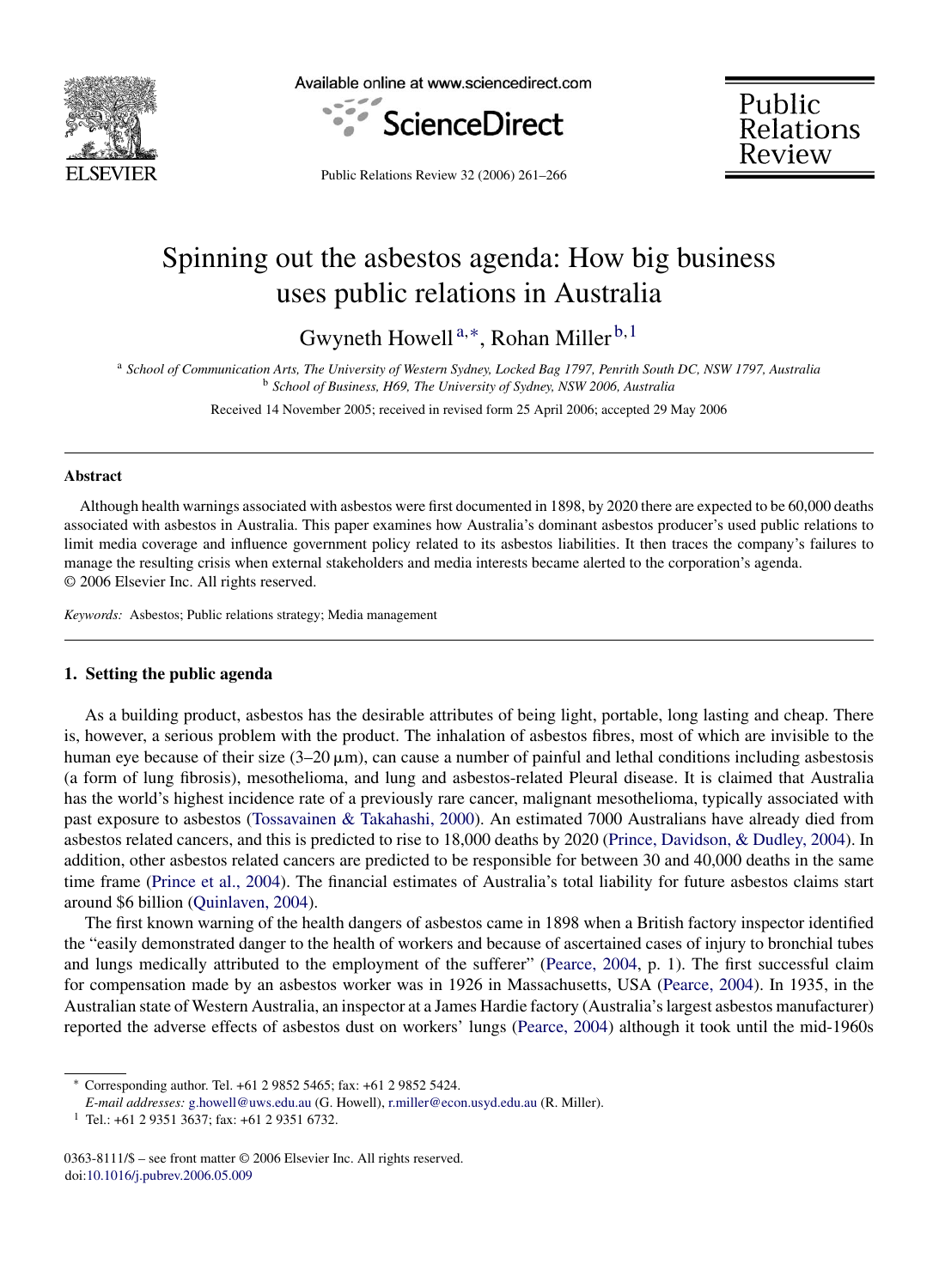before James Hardie acknowledged that "the inhalation of asbestos fibres could cause mesothelioma" ([NSW Govt,](#page--1-0) [2004a, p](#page--1-0). 126). The use of asbestos in Australia was finally banned in December 2003.

This paper reveals how issues management processes and theory were used by public relations professionals to set an agenda to further the interests of one corporation. Public relations practitioners framed a matter of potentially great public interest (i.e., asbestos related health issues) to be under the level of public interest. It then examines the public fallout when external stakeholders and media interests became alerted to the corporation's agenda.

### **2. Separating from asbestos related legacies: spinning "Project Green"**

James Hardie Industries (JHI) began manufacturing asbestos in 1917 and held an estimated 90% of market share in the growing Australian market [\(Jones, 2004\).](#page--1-0) In 1998, the company began to explore ways of separating any potential legacy issues associated with the manufacture and sale of asbestos, such as compensation payouts to asbestos victims, from other parts of its business. This project became known as the "Project Green Board Paper Communication Strategy."

A fundamental component of Project Green was for JHI to relocate to a sympathetic jurisdiction in order to avoid potential litigation. The public relations consultancy of Hawker Britton was selected to assist JHI to develop and implement a government relations strategy because of their close working relationship with and intimate understanding of the key figures and policy positions of the NSW Government ([NSW Govt, 2004b, p](#page--1-0). 146). Hawker Britton's task was to "sell the concept it called 'separation from legacy'—in other words, cutting financial ties with asbestos compensation claims still in the pipeline" ([Hardaker, 2004](#page--1-0) para 7). Although four of Australia's eight states and territories had rejected similar proposals, Hawker Britton successfully lobbied the New South Wales government for approval for the relocation of JHI to the Netherlands and the establishment of the Medical Research and Compensation Foundation to cover future compensation payouts [\(Hardaker, 2004\).](#page--1-0) Once this move was achieved, JHI's challenge was to control information about the shift to various publics.

#### *2.1. Framing Project Green's message*

Due to an increase in negative coverage of asbestos issues in 2000, JHI formed the view that the general media were "hostile" [\(NSW Govt, 2004b,](#page--1-0) p. 145). To minimise risks of adverse media exposure, JHI used its "very sound relationships" with various business journalists to "confine the story to its business context" [\(NSW Govt, 2004b,](#page--1-0) p. 154). It sought to manage the general media "one on one" to "avoid a media 'siege' and tailor messages to specific types of media" [\(NSW Govt, 2004b, p](#page--1-0). 103). Only the chief executive officer Peter Macdonald and then board chairman Peter McGregor were available for individual interviews with the media after James Hardie's briefing.

The announcement date enacting Project Green was planned "to avoid 'questions in the house' [i.e., parliament] which could lead to wider news interest or quickly turn the Trust into a political football" ([NSW Govt, 2004b,](#page--1-0) p. 147). Federal parliament had concluded the week prior to the announcement and no state parliament was in progress that week. Further, JHI undertook "pre-announcement consultation" with senior advisers in the Carr Government to ensure "we are forewarned ... should the government's response be negative" ([NSW Govt, 2004b,](#page--1-0) p. 156).

The announcement of the establishment of the Foundation and the separation of JHI's asbestos-related companies was framed as a business story and timed with the Third Quarter company results that were made to analysts and business media only. The main reason was to 'spin' the message to the financial media and announce separation in a "pure business context [to] focus on the financial outcomes" for JHI [\(NSW Govt, 2004b, p](#page--1-0). 153). JHI also employed the public relations tactic of limiting the time available to digest and analyse information between announcements by reducing from the time between the business presentation of their financial results and Foundation launch announcement. Further, JHI did not web-cast the briefing "live" as was usually done and explained as "due to technical difficulties" [\(NSW](#page--1-0) [Govt, 2004b, p](#page--1-0). 153).

The resulting media coverage during 2001 supported the separation and "much of the reporting by the financial press at the time about this offshore move was positive, along the lines of this is JHI shedding its asbestos liabilities, which the finance reporting concluded would be a drag on their future profits" [\(Jones, 2004,](#page--1-0) para 9). The communication strategy had been initially successful in achieving the JHI's initial agenda in Project Green.